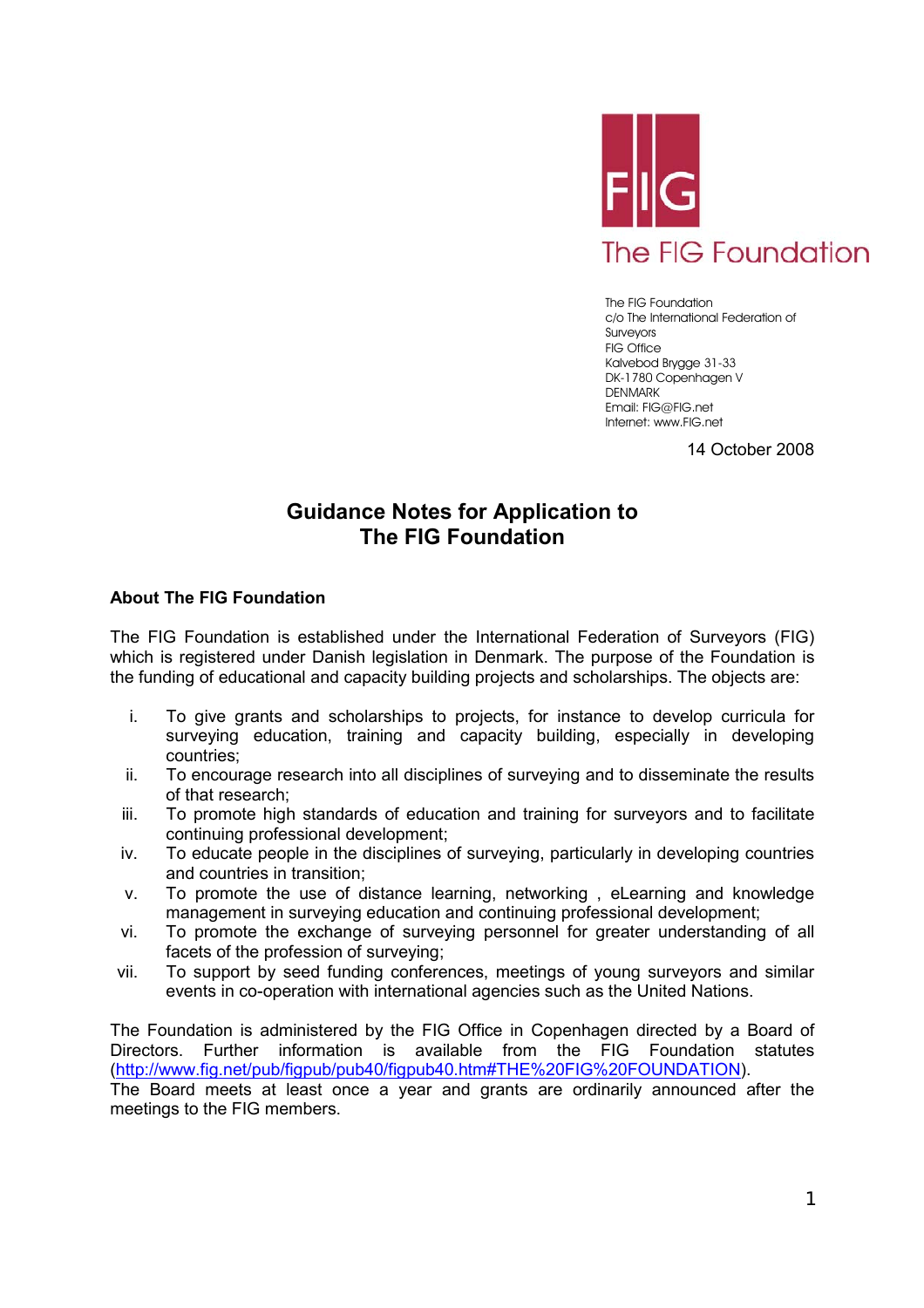The Board of Directors has decided that the maximum grant will normally be 2,000  $\epsilon$  per applicant. However, larger grants will be considered for project work thought to be of exceptional merit. In 2009 the Foundation will offer total grants up to 20,000 €.

# **Who is eligible for funding**

The FIG Foundation will consider applications for funding from individuals, groups and institutions. The Foundation does not set specific priorities in terms of subject areas for topics to be supported. However, funds are limited and, in considering applications for its grants, the Foundation will bear in mind the general policy priorities of the Federation. Of course the Board must always be confident that any funding granted by the FIG Foundation is in support of projects which fall within the public interest (insofar as that lies in the scope of the surveying profession) and are suitable for dissemination within the public domain. When assessing applications for funding therefore, of particular concern to the Foundation is the explanation of how the proposed project will contribute to the activities and areas of concern of:

- i. the surveying profession
- ii. public interest

As a general indication of the project areas eligible for Foundation funding, the FIG commission work plans show the fields of interests. (http://www.fig.net/comm/wpindex\_07\_10.htm)

# **Fellowships to attend FIG Conferences in 2009**

The 2009 Fellowships(s) will provide funding for individuals to cover the costs of travelling to and staying at either the FIG Working Week in Eilat, Israel, 3-8 May 2009 or the FIG Regional Conference in Hanoi, Vietnam, 19-22 October 2009, free registration will be provided from the Conference budgets).

Following conditions apply for the Fellowships:

- Applicants must be nationals of one of the Countries eligible for 50% reduction on FIG Membership fees; applicants must also be living/ studying in one of the eligible countries
- Successful applicants must provide a paper which passes the peer review process. The deadline for submitting papers for the normal peer review for Israel is 10 November 2008. The paper must also be capable of being published in a respected journal
- The Foundation will provide, as requested, support/ mentoring in polishing the paper and presentation of the Fellows(s)
- Subiect matter for the paper could be anywhere within the field of surveying as defined in the FIG Definition of the Surveyor

# **Procedure for applications**

Step 1 The Foundation application form to be completed. The form is available to be downloaded from the FIG web site at the following address: http://www.fig.net/foundation/foundation\_apply\_2009.pdf or http://www.fig.net/foundation/foundation\_apply\_2009.doc. A hard copy of the form can be ordered from the FIG office.

Step 2

The completed form should be returned by post or email to the FIG office at the address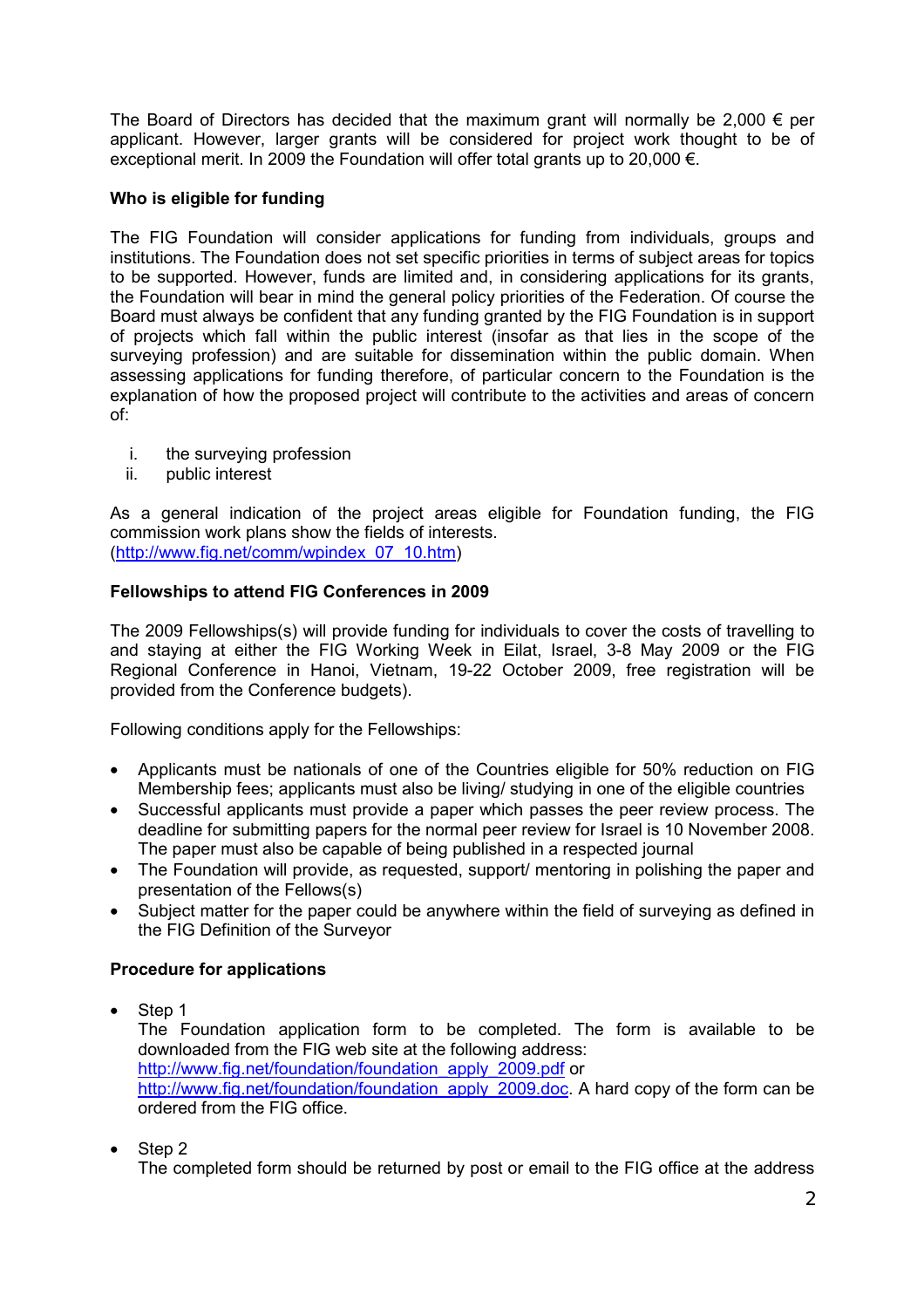shown at the end of this document. Confirmation of receipt will be sent by the office in the same manner as the original application.

• Step 3

Review of applications will be completed by the Board of Directors of the FIG Foundation. Also the final consideration of applications will be made by the Board and the applicant will be notified of the outcome in writing soon after.

### **Eligible and acceptable costs**

The FIG Foundation will finance only the direct net costs of projects. This may include necessary travel and subsistence expenditure, the purchase of dedicated software programs related directly to the project, expenditure on postage, stationery, copying and secretarial support. If overhead charges are included in the budget, these should be clarified and justified. Applicants should seek to ensure that estimates of expenditure should be as accurate and realistic as possible.

Funding of travel costs will be only for minimum cost public transport. When assessing the costs of such expenditure, applicants should ensure that every effort is made to obtain good value for money. However the Board is unlikely to fund an application where the budget solely comprises travel expenses.

#### **Tax**

If applicants have any queries on the tax implications of grants receivable, the Board suggests that they approach their own local Tax Office. Applicants should note that, in accordance with the status of International Federation of Surveyors (FIG) and the FIG Foundation as an other organisation under the Danish legislation, value added tax is not applicable and should not be levied.

# **Endorsement of work**

All applicants are required to obtain the prior approval of their employer/sponsor/institution and member association of FIG, whenever possible, confirming that the applicant is in a position to devote adequate resources to the project and that the employer/sponsor/institution approves of the topic to be addressed. Applicants must also indicate whether they have sought funding for the work from other sources.

# **Assessment of applications**

Applicants should note that, in addition to the points above concerning eligible and acceptable costs, the following factors will be considered by the Board in arriving at decisions;

# − **interest to the profession**

The topic must lie within the activities and areas of concern of the surveying profession as defined in the FIG definition of surveyor (http://www.fig.net/general/definition.htm).

# − **relevance of project to the wider interest**

The Board wants to ensure that the monies disbursed are in support of projects which are in the wider interest (insofar as that lies in the ambit of the surveying profession), rather than simply to contribute to the academic or professional development of an individual or organisation. The results of work part or wholly funded by the Foundation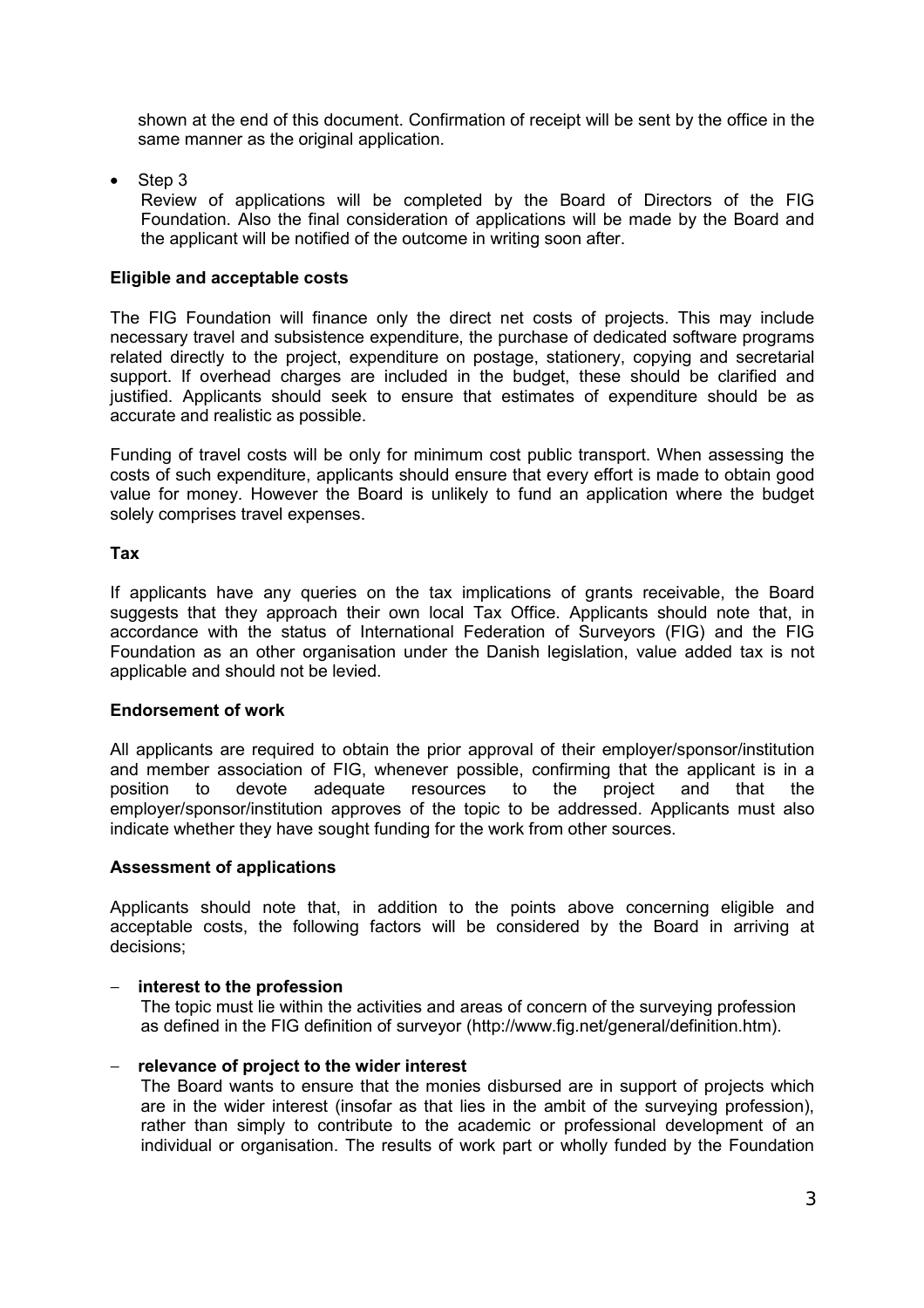must be made available when complete within the public domain in the most appropriate way.

# − **contribution to knowledge**

The work proposed must increase the spread of knowledge and information relevant to the surveying profession and its stakeholders.

#### − **awareness of related activity**

The applicant must show an awareness of existing activity in the field and demonstrate how the proposal builds upon this. In particular, the applicant must indicate relevant links to FIG's work programme.

#### − **completion of previous awards**

If the applicant has previously received an award the success and/or quality and timely delivery of the work produced in connection with that award will be taken into account.

### **Announcement of decisions**

The decisions of the Board are final and, once decisions have been made, all applicants will be informed and announcements made on the FIG web page.

Unsuccessful applicants may obtain information concerning the reasons behind the Board's decision from the FIG office. Following this, no further correspondence will be entered into. However, applicants can, if they so wish, re-apply to a subsequent meeting of the Board.

#### **Conditions of the awards**

Applicants must agree to satisfy the following conditions:

- A report of the work must be forwarded to the FIG office. This must include a review of lessons learned.
- Text suitable for dissemination by the Foundation must be provided.
- Any publications must acknowledge the financial assistance of the FIG Foundation
- The project should be completed within the set timescale as stated in the project application. Any requests for extensions to the completion date must be addressed to the FIG office. This will then be passed to the Board for formal consideration

# **Dissemination**

The Foundation places great importance on adequate dissemination of the results of projects it supports, and gives this matter particular attention when considering applications.

As the nature of the funding is often to support individuals and organisations in pursuing their own projects, rather than supporting the Federation's own programme, there is no mandatory or formal mechanism for the dissemination of results. However, there are a number of ways in which results can be disseminated. These include:

- Publication of the final report or a version thereof in the FIG Publication Paper Series;
- Publicity in the FIG publications and on the FIG web site;
- Liaison with relevant Commissions within the Federation on further steps which can be taken;
- Presentation of the results at conferences and other FIG events.

The applicant must propose suitable methods for dissemination; the Board will specify its requirements in this regard when approving awards.